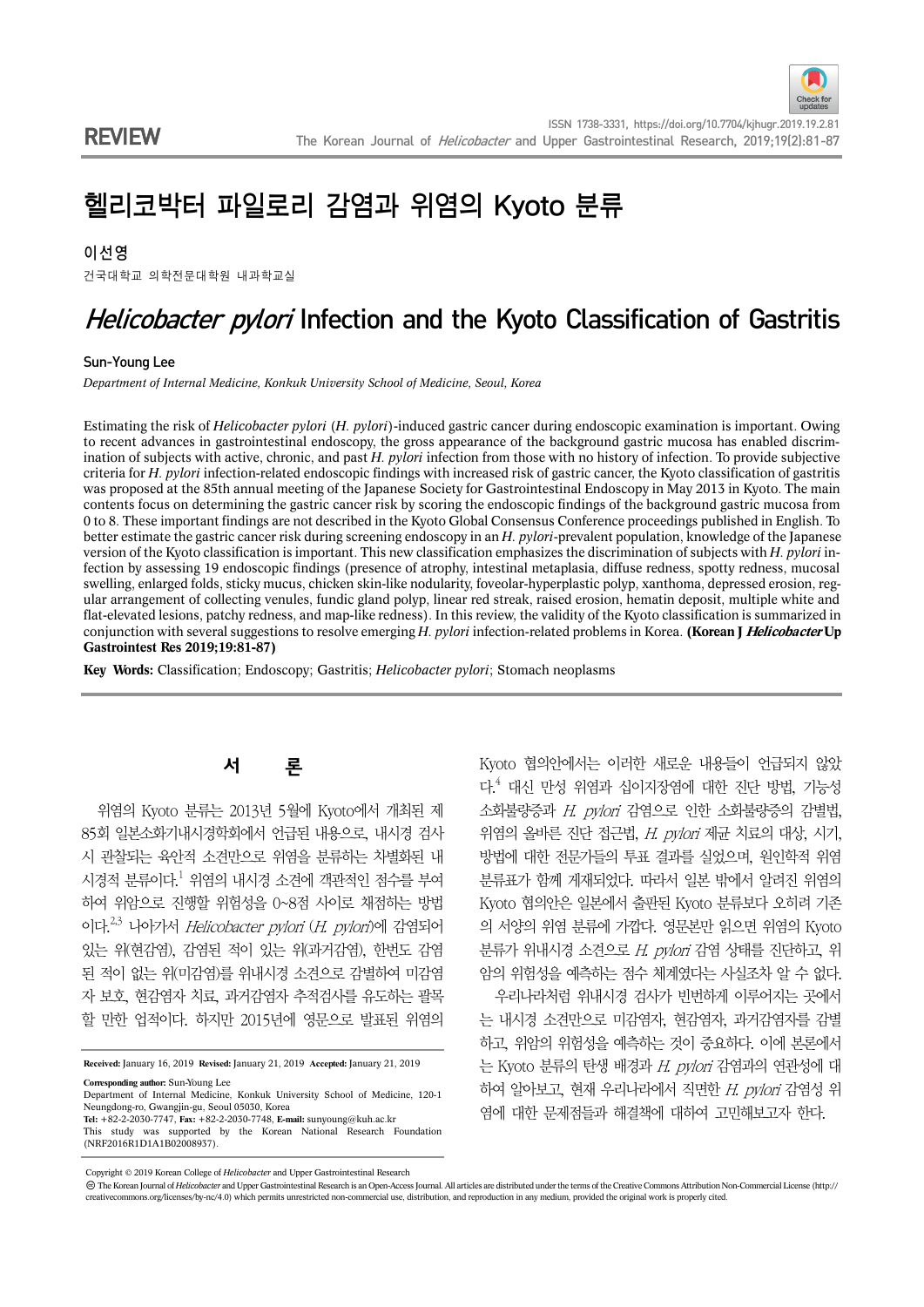Korean J *Helicobacter* Up Gastrointest Res: Vol 19, No 2, June 2019

# 본 론

#### 1. Kyoto 분류의 탄생 배경

내시경으로 관찰되는 위점막의 해상도가 좋아지면서 이전에 는 조직검사로만 진단할 수 있었던 병변들을 내시경 소견만으 로도 예측할 수 있게 되었다. 하지만 국소 병변이 아닌 광범위 한 배경 위점막의 내시경 소견들을 모두 포괄하는 위염 분류가 없어서 관찰된 소견들을  $H.$  pylori 감염이나 위암과 연관지어 표기할 방법이 없었다. 비록 updated Sydney system에서 이전 보다 H. pylori 감염의 중요성을 강조하였지만, 다양한 위내시 경 소견을 기술하는 데 한계가 있다.<sup>5</sup> 이에 2013년 5월에 Kyoto에서 3일간 개최된 일본소화기내시경학회에서 하루마 켄 학회장은 위내시경 검사를 시행하는 의사들의 눈높이에 맞춘 새로운 위염 분류법을 제안하였다.

배경 위점막의 내시경 소견으로 H. pylori 감염 상태와 위암 에 대한 위험성을 채점하는 Kyoto 분류는 Sydney system을 기본으로 하되, 보다 객관적인 시각에서 위내시경 소견을 표준 화한 것이다.<sup>2,3</sup> 표준화에 앞서 2008년에 결성된 일본소화기내 시경학회의 부속 기구인 "만성 위염의 내시경 진단 확립을 위 한 연구회"에서 논의된 내용을 중심으로 위염의 내시경 소견, 위암과 연관된 내시경 소견과 점수, 내시경 소견의 표기 방법을 개발하였다. 이후에 소화기내시경 전문의 5인(가와사키 대학의 하루마 켄 교수, 카마다 토모아키 선생, 이노우에 카즈히코 선 생, 삿포로 대학의 카토 모토츠구 교수, 오카야마 대학의 무라 카미 카즈나리 교수)에 의하여 120쪽에 달하는 "위염의 Kyoto 분류"가 완성되었다. <sup>6</sup> 그리고 2018년 10월에는 160쪽에 달하 는 개정판으로 거듭났다.

#### 2. 위내시경 소견을 통한 H. pylori 감염 상태의 진단

Kyoto 분류의 주요 내용은 국소 병변이 아닌 배경 위점막의 내시경 소견으로 H. pylori 감염 상태를 판단하고, 위암에 대한 위험성을 0~8점 사이로 채점하는 것이다. 관찰한 의사 개개인 의 주관적 소견을 배제하기 위하여 Kyoto 분류에서는 H. pylori 미감염, 현감염, 과거감염 상태를 시사하는 각각의 내시경 소견들과 약물로 인한 위점막 손상 시 관찰되는 내시경 소견들 을 19개의 객관적인 지표로 개발하였다(Table 1).

1) H. pylori 감염 상태에 따른 위내시경 소견

활동성 감염 시 관찰되는 내시경 소견은 전정부보다 체부와 기저부에서 더 뚜렷하다.<sup>7</sup> 호중구와 단핵구 침윤으로 인하여 위 점막이 빨갛게 붓는 급성 염증 소견이 전정부보다 체부에서 더 명확하게 관찰되기 때문이다. 위축과 장상피화생에 의한 만성 위염의 위암화 과정이 강조되었던 기존 분류와 달리, Kyoto 분

**Table 1.** Subjective Criteria Listed in the Kyoto Classification

| Endoscopic finding                                      | Location        | H. <i>pylori</i> infection    |
|---------------------------------------------------------|-----------------|-------------------------------|
| Increase the risk of intestinal-type gastric cancer     |                 |                               |
| 1. Atrophy                                              | All             | Active or past                |
| 2. Intestinal metaplasia                                | All             | Active or past                |
| Increase the risk of diffuse-type gastric cancer        |                 |                               |
| 3. Diffuse redness (translucency of collecting venules) | Body            | Active                        |
| 4. Enlarged gastric folds $\geq$ 5 mm                   | Body            | Active                        |
| 5. Chicken skin-like nodularity                         | Antrum          | $Active \gt\gt$ past          |
| No comment on the risk of gastric cancer                |                 |                               |
| 6. Spotty redness                                       | Fundus $>$ body | $Active \gt\gt$ past          |
| 7. Sticky mucus                                         | Body            | Active                        |
| 8. Mucosal swelling                                     | All             | Active                        |
| 9. Foveolar-hyperplastic polyp                          | All             | Active > past                 |
| 10. Xanthoma                                            | All             | $\text{Fast} > \text{active}$ |
| 11. Map-like redness                                    | All             | Past                          |
| 12. Depressed erosion                                   | All             | All                           |
| 13. Patchy redness                                      | All             | All                           |
| 14. Multiple white and flat elevated lesions            | Fundus $>$ body | Past or never $\gt$ active    |
| 15. Regular arrangement of collecting venules           | Angle > body    | Never $\gt$ past              |
| 16. Fundic gland polyp                                  | Fundus $>$ body | Never $>$ past                |
| 17. Linear red streak                                   | All             | Never $>$ Past $>>$ active    |
| 18. Raised erosion                                      | Antrum          | Never $>$ past $>>$ active    |
| 19. Hematin deposit                                     | All             | Never $>$ Past $>>$ active    |

*H. pylori*, *Helicobacter pylori*.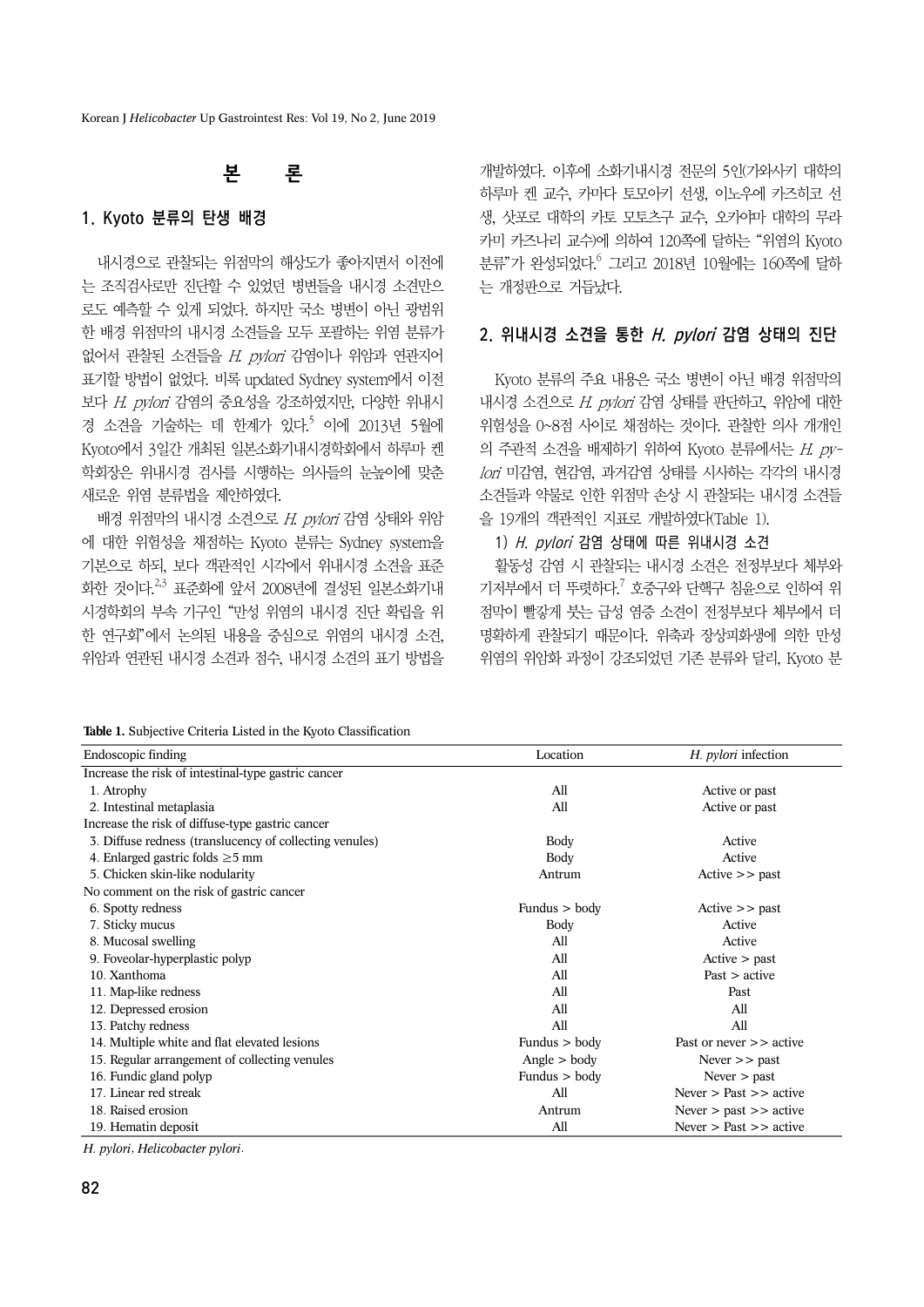류에서는 위축이 발생하기 전 활동성 감염 상태에서의 급성 위 염 중요성을 강조하였다. 이는 만성 위염 없이도 H. pylori 감 염이 위암을 유발할 수 있으며, 활동성 감염 상태에서 발생한 위암은 예후가 불량하다는 사실에 착안한 것이다.<sup>1-3</sup> 급성 활동 성 H. pylori 감염을 치료하지 않으면 거의 모든 예에서 만성 위염으로 진행하므로 위내시경 검사 시 아직 만성화되지 않은 비위축성 H. pylori 감염성 위염을 진단하고 치료하는 것이 중 요하다.

#### 2) H. pylori 감염력이 없을 때 관찰되는 위내시경 소견

내시경 검사 시 위각이나 체부의 소만측에서 보이는 균일한 세정맥 집합(regular arrangement of collecting venules, RAC)은 손상되지 않는 위점막을 가리킨다. $^6$  RAC 소실은  $H$ . pylori 감염 이외에 다른 원인에 의해서도 발생할 수 있으나 드 물다. RAC 외에 미감염자에서 더 흔한 내시경 소견들로는 전 정부의 대만측이나 체부 소만측의 규칙적인 선상 발적, 체부에 서 보이는 5 mm 미만의 다발성 상피하 용종(위저선 용종) 등 이 있다.<sup>6</sup> 기저부에만 국한된 위축성 변화를 보이는 A형 자가면 역성 위염도 미감염자에서 더 흔하다.

#### 3) 약물 손상으로 인한 위내시경 소견

H. pylori 감염으로 인한 위축이나 궤양이 위각부나 소만측 에서 흔한 것과 달리, 약물로 인한 위점막 손상은 위 전반에 걸 쳐 다발성으로 발생하기 쉽고 증상이 있는 경우가 많다.<sup>8</sup> 아스 피린이나 비스테로이드성 항염증제(nonsteroidal anti-inflammatory drug)는 점막을 헐게 하여 궤양, 미란, 발적, 헤마틴 침착 등을 유발하지만, 양성자펌프억제제(proton pump inhibitor)는 융기형 병변을 유발한다.<sup>9</sup> 히스타민2 억제제와 달리 양성자펌프억제제를 장기 복용할 때는 기저부와 체부에서 흰색 융기가 관찰될 수 있는데, Kyoto의 위염 분류에서는 이를 위의 조약돌 모양 병변(gastric cobblestone-like lesion)이라고 부른 다.10

#### 4) Kyoto 분류의 개정판에 새로 추가된 소견

2018년 11월에 나온 Kyoto 분류의 개정판에서는 기존의 19개 의 위내시경 소견에 4개의 소견(가성용종, 흑점, 서리내린 모양, 조약돌 모양)이 추가되었다. 개정판에 추가된 내용은 대부분 H. pylori 감염과 무관한 위염으로, 상대적으로 드물어서 진단 하기 어려운 위염의 내시경 소견들이다.  $H.$  pylori 이외의 감 염성 위염으로 결핵, 거대세포바이러스, 매독, 아니사키시스 (anisakiasis), Helicobacter suis에 의한 위염이 추가되었다. 그 밖에 약제 연관성 위염, 자가면역성 위염, 호산구성 위염, 콜라 겐성 위염(collagenous gastritis), 염증성 장질환과 동반된 위 염에 대한 내용도 추가되었다.

#### 3. 위내시경 소견을 통한 위암 발생의 위험성 예측

H. pylori 감염성 위염이 궤양, 선종, 선암, 림프종으로 진행 할 가능성은 10% 미만이지만, 우리나라와 일본에서만 동아시 아형 Cytotoxin associated gene A를 지닌 H. pylori의 감염 율이 전체 H. pylori 감염자의 95%에 달하기 때문에 위염, 위 궤양, 위암의 발생률이 높다. $^{11-13}$  Kyoto 분류에서는 H. pylori 감염과 무관한 위암이 드물다는 사실에 착안하여, 위암의 위험 성에 대한 지표를 H. pylori 감염성 위염의 5대 내시경 소견인 위축, 장상피화생, 결절, 주름 비대, 미만성 발적(점상 출혈)으 로 정하였다.6,14 따라서 기존의 위염 분류에서 중요하게 여기는 원인(H. pylori 감염), 형태(내시경 소견), 위치(병변의 발생 부 위)에 대한 내용이 포함되었으나 병리 소견은 누락되었다.<sup>2,3</sup> 기 존의 위염 분류들이 H. pylori 감염과 무관한 원인이나 많은 수 의 조직검사를 요하는 병리학적 소견에 치중되었다는 점을 감 안할 때, Kyoto 분류는 내시경 검사를 하면서 바로 사용할 수 있는, 내시경 시행의들을 위한 맞춤형 분류이다.

#### 1) 미만형 위암으로 진행할 위험성이 높은 체부 위염

지금까지의 위염 분류는 H. pylori 감염에 의한 장기간 위암 화 과정에 맞추어져서 만성 위염에 발생하는 예후가 좋은 장형 위암이나 선종에 적용할 수 있었으나, 젊은 위암 환자에서 발생 하는 미만형 위암을 설명하기에는 부족하였다. 실제로 심각한 위암은 미만형 위암임에도 불구하고 이에 대한 전암성 병변에 대한 정보가 부족하였었다. 나아가서 H. pylori 감염에 의한 위 암이 적은 서양에서는 미만형 위암의 원인을 유전자 이상으로 분류하지만, 우리나라와 일본에서 진단되는 젊은 위암 환자들 은 대부분 H. pylori 감염자들이다.<sup>11,14</sup> 이에 Kyoto 분류에서는 미만형 위암의 전암성 병변으로 체부 위염으로 나타나는 활동 성 감염성 위염 소견을 강조하였다. 미만형 위암은 만성 위염으 로 진행할 틈도 없이 급성 활동성 감염 상태에서 H. pylor에 의하여 암이 발생한 것이기에, 체부의 H. pvlori 감염성 위염은 빠른 위암화 과정으로 진행하기 전에 제균 치료하는 것이 중요 하다  $15,16$ 

대표적인 체부 위염은 주름 비대로 나타나는 비후성 위염과 기저부의 점상 출혈로 관찰되는 미만성 발적이다.17 비후성 위 염은 H. pylori 감염으로 인한 점막 부종 때문에 위주름이 5 mm 이상으로 두꺼워지는 것으로 미만형 위암과의 연관성이 잘 알려져 있다.18,19 미만성 발적은 기저부와 체부 대만측에서 보이는 위점막 자극 소견으로, 1 mm 미만의 다발성 점상 출혈 부터 광범위한 발적까지 다양하게 관찰될 수 있다.<sup>20</sup>

#### 2) 미만형 위암으로 진행할 위험성이 높은 결절성 위염

결절성 위염은 위점막이 닭살처럼 보일 때 진단하는 내시경 적 진단명으로, Kyoto 분류에서 처음으로 전암성 병변으로 분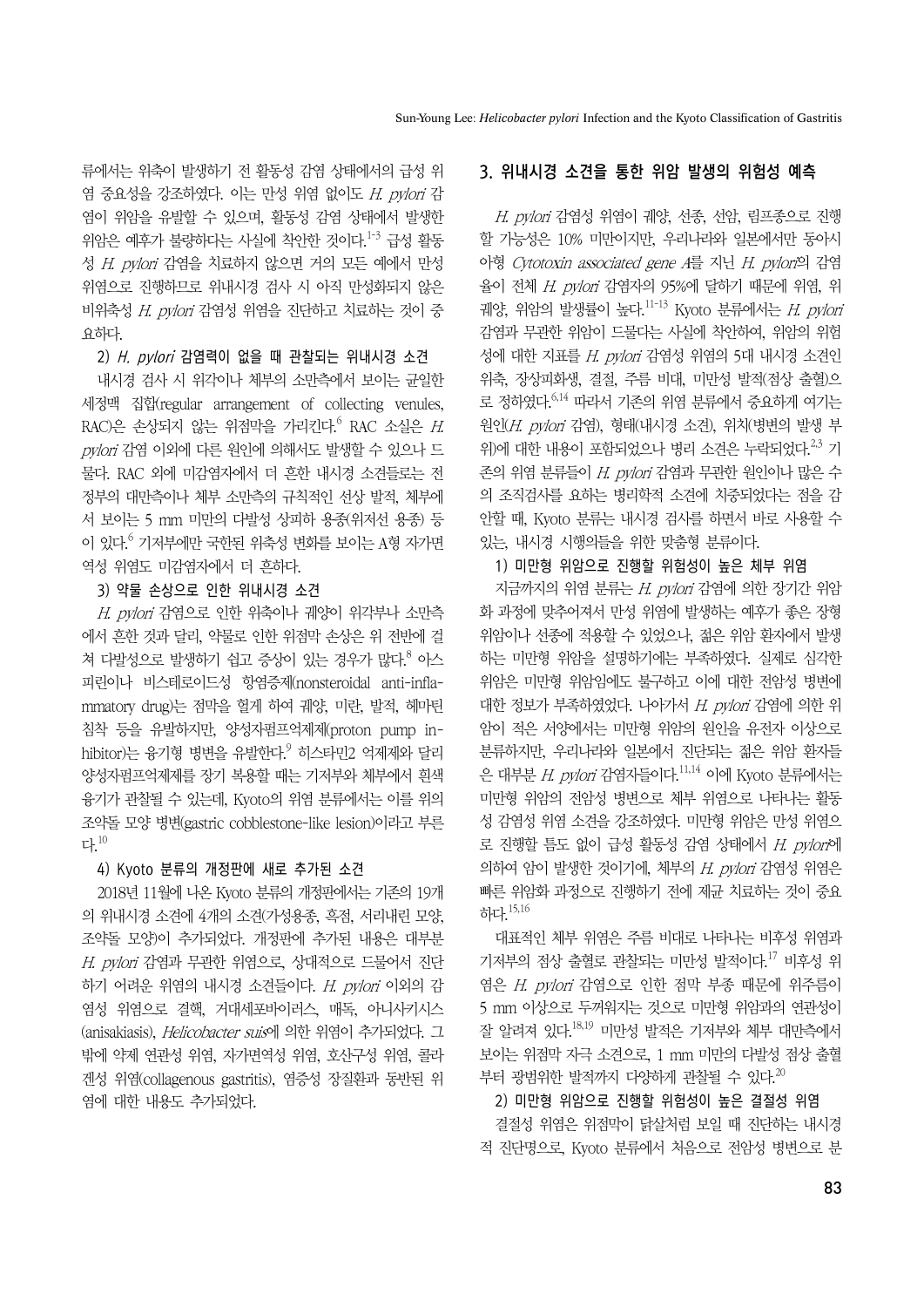류되었다.<sup>21</sup> 위축이 없는 위점막일수록 H. pylori 감염성 위염 으로 인한 상피하 림프성 여포가 뚜렷하게 관찰되기에, 결절성 위염은 젊은 여성에서 흔하다.22 그동안 미만형 위암의 주요 전 암성 병변임에도 불구하고 소아에서도 흔히 관찰된다는 이유로 과소 평가되어 왔으나, Kyoto 분류에서는 H. pylori 감염으로 인한 결절성 위염과 젊은 환자에서 발생한 미만형 위암에 대한 연구 결과들을 바탕으로 이를 5대 전암성 병변으로 추가하였 다.23-25

### 3) 장형 위암으로 진행할 위험성이 높은 만성 위염

화생성 위염은 장상피화생의 내시경 소견으로, 불규칙하고 납 작한 흰색 융기나 함몰형 미란으로 관찰되며 만성 감염이나 과거 감염에서 흔한 황색종이나 위축성 위염과 함께 진단된다.<sup>26</sup> H. pylori 감염성 위염이 비교적 드문 서양에서는 위염 분류로 Operative Link for Gastritis Assessment와 Operative Link for Gastric Intestinal Metaplasia Assessment를 사용한다.<sup>27,28</sup> 하지 만 이는 위염의 병리학적 분류로 조직검사를 반드시 필요로 하므 로, 위내시경 검사를 자주 하는 지역에서는 검사할 때마다 Operative Link for Gastritis Assessment와 Operative Link for Gastric Intestinal Metaplasia Assessment를 측정하기는 어렵 다. 또한 만성 위염이 흔한 지역에서는  $H.$  pvlori 감염 여부를 조직검사로만 판단하면 위음성으로 나올 확률이 높으므로, 우리 나라에서는 병리학적 위염 분류로만 위내 감염 상태나 위암화 과 정을 판단하기가 어렵다.<sup>29</sup> Kyoto 분류는 이러한 조직검사의 한 계점들을 감안하여 제작된 내시경 소견을 기반으로 한 위염 분 류이다.

Kyoto 분류에서 위축성 위염의 진단은 Kimura-Takemoto 분류에 준하여 폐쇄형(closed-type, C1~3)과 개방형(open-type, O1~3)의 6단계로 분류한다.<sup>30</sup> 전정부에만 국한된 위축은 H. pylori 감염 없이도 나타날 수 있는 노화 현상으로 전암성 병변 이 아니기에, Kyoto 분류에서 폐쇄 I형의 위축성 위염은 0점에 해당한다.  $31$  즉, 위축이 전정부에 국한된 폐쇄 I형은 위암의 위 험성을 높이지 않지만, 위축의 경계선이 위각을 넘어 체부에 있 는 폐쇄 II형부터는 위암의 위험성이 높아진다.<sup>32</sup> 그러므로 위축 성 위염은 위암 발생의 위험성에 준하여 전정부에 국한된 위축 (C1), 위축 경계선이 체부에 있는 위축(C2~3), 분문부와 기저부 까지 침범한 개방형(O)의 세 종류로만 나누는 것이 바람직하다.

## 4. Kyoto 분류의 활용과 우리나라에서 해결해야 할 문제점들

Kyoto 분류가 정기적인 위내시경 검사로 시행하는 지역에서 도움이 되는 이유는 H. pylori 감염 상태와 위암 발생에 대한 위험성을 알려주기 때문이다. 현감염자는 미감염자에 비하여

위암 발생률이 약 150배 높고, 과거감염자는 미감염자에 비하 여 약 50배 높기 때문에 위내시경 소견으로 위암의 위험성이 높은 H. pylor를 감별하는 것이 중요하다.<sup>33</sup>

## 1) H. pylori 전염으로부터 보호

40세 이상의 모든 성인에게 일괄적으로 위암 검진을 권하는 것은 과거감염자의 추적검사를 우선시하는 구세대적인 발상으 로, 미감염자가 점차 증가하는 우리나라 현실에 부적합하다.  $34,35$ 위암 가족력이나 H. pylori 감염력조차 없는 미감염자들이 감 염자들과 함께 일괄적으로 위암 검진을 자주 받으면 오히려 위 험하기 때문이다. 아무리 소독을 제대로 하여도 내시경 기기를 통한 전염률은 0%가 될 수 없기에, 이전에 같은 기기로 검사받 은 감염자의 균이 전염될 수 있다.  $36-38$  특히 H. pylori 유병률 이 50%가 넘는 지역에서는 위내시경 1,000건당 4건의 비율로  $H.$  pylori가 전염될 수 있으며, 내시경 전용 소독기를 사용하지 않을 경우에는 더욱 높다.  $39-41$  따라서 H. pylori 감염자에게 제 균 치료를 강요하지 않은 채 모든 국민에게 일괄적으로 위암 검진을 받게 하는 현 정책은 바뀌어야 한다.

과거에는 H. pylori 감염이 주로 가족 내 수직 전염으로 인 하여 발생하였으나 위생 상태 개선으로 가족 내 미감염자가 증 가하면서, 타인으로부터의 수평 전염이 증가하고 있다.  $42-44$  실 제로 H. pylori 감염자와 결혼한 사람은 감염자일 가능성이 6배 높다는 독일의 연구 결과가 있으며, H. pylori의 DNA를 분석 한 일본 연구에서는 부부나 직장 동료가 같은 균에 감염되어 있었다. 45,46 H. pvlori는 타액과 치석에도 존재하므로 식사나 음주를 자주 같이 하는 사이일수록 전염의 기회가 증가하는 것 **으로 추정된다.** 47-49

## 2) 감염자에 대한 신속한 진단과 치료

위암의 일차 예방책은 위내시경 검사를 하는 것이 아니라 위 암의 발암 인자인 H. pylori를 치료하는 것이다.<sup>50</sup> 그러나 우리 나라에는 제균 치료를 하지 않은 채 위암 검진만 열심히 받는 감염자들이 많다. H. pylori는 위점막과 치석에서 증식하므로, 식기나 술잔뿐만 아니라 치과 시술이나 위내시경 검사를 통해 서도 전염될 수 있다.<sup>51-54</sup> 따라서 제균 치료를 하지 않고 위암 검진에만 주력하면 조기 위암 진단율 증가와 위암으로 인한 사 망률 감소만 가져올 뿐, 위암 발생률 자체는 줄이기가 어렵다. 일본에서는 2013년 12월 21일부터 전 감염자에게 제균 치료를 시행하고 있으며, 개정된 학회의 지침서에서도 위암 예방을 위 한 *H. pvlori* 제규 치료의 중요성을 강조하였다.<sup>55</sup> 청소년기, 위 암의 저위험기(50세 미만의 성인), 고위험기(50세 이상)에서 각 각 위암을 예방하는 방법이 정리되어 있는데, 모두 H. pylori 감염 진단과 치료에 대한 내용이다.

대부분의 위암이 H. pylori 감염 때문에 발생하기에, 위암의 원인을 음식이나 특정 유전자로 설명하는 것은 외국에서는 통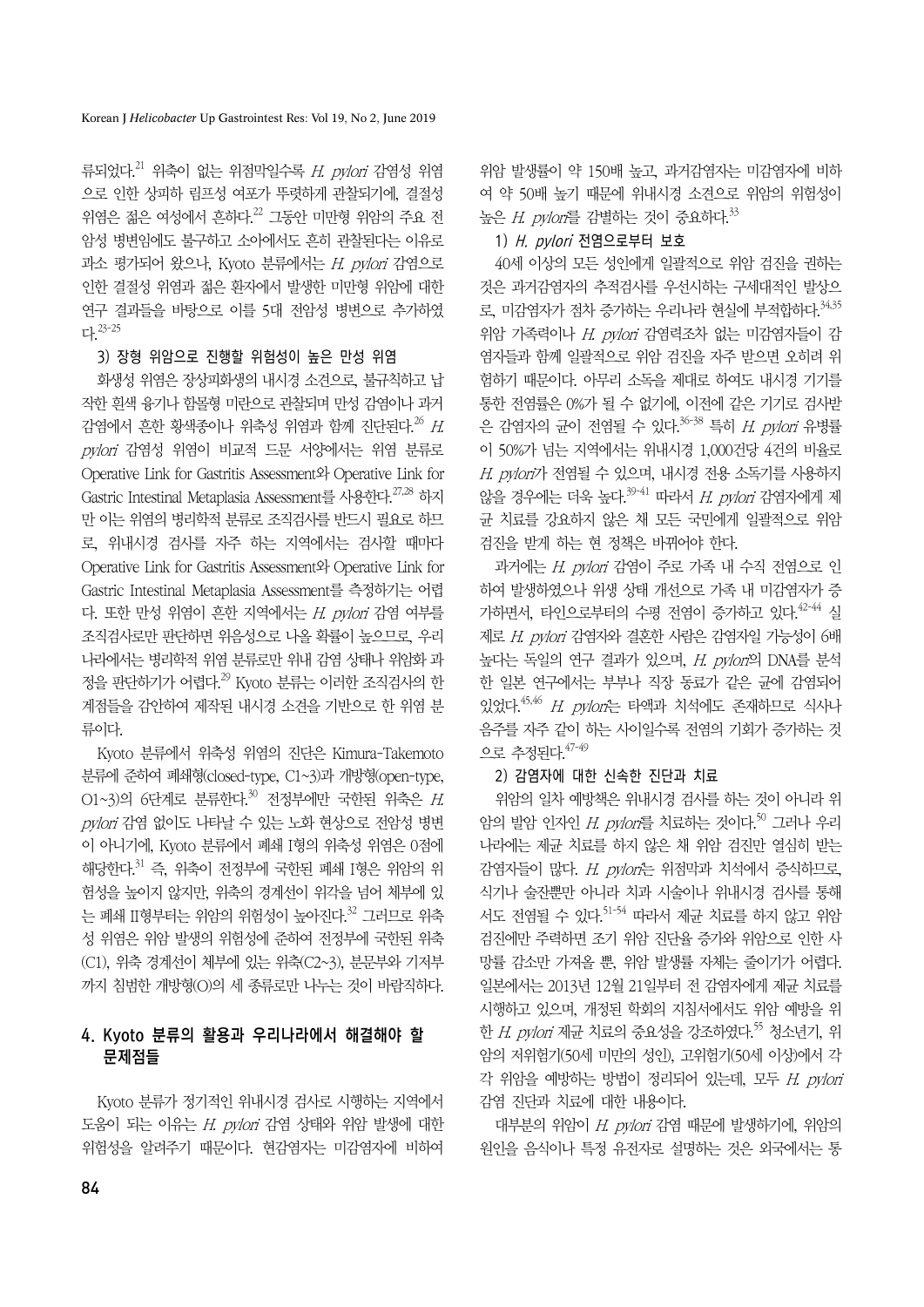하지 않는다.<sup>14,50,55</sup> 유독 우리나라에서만 위암의 워인을 H. pvlori 감염이 아닌 음식이라고 믿는 경향이 있는데 이는 외국의 최신 문헌들이 경외시되고 있다는 간접적인 증거로, 위암 1위 국가를 벗어나는데 걸림돌이 되고 있다. 위암으로 부분 위절제 술을 받은 감염자들조차 제균 치료를 하지 않고 음식 조절만 하면서 여러 병원에서 검사를 받고 다니기도 한다. 감염자 치료 없이는 미감염자 보호가 되지 않아 위암을 결코 줄일 수 없기 에, 서양처럼 H. pylori를 에이즈나 결핵 환자와 같이 감염자로 취급하여 별도의 공간에서 치과 시술이나 내시경 검사를 받게 하는 방안이 검토되어야 한다.

#### 3) 과거감염자에 대한 추적검사

위축성 위염이나 장상피화생이 있는 감염자도 균이 사라지면 위암의 발생률과 위염 진행이 감소하기 때문에 제균 치료를 먼 저 시행한 뒤 정기적인 추적검사를 권한다.<sup>56-59</sup> 일부에서는 규 이 사라진 후에도 만성 위염이 지속적으로 관찰되며 위암이 발 생할 수 있지만 제균 치료 시 위암의 발생률은 감염자들보다  $2\frac{1}{5}$ 히 낮다. $^{60}$  감염이 오래 지속된 고령의 환자일수록 이시성 위암의 발생률이 높지만, 대부분 천천히 자라는 장형 위암이라 서 다소 늦게 발견되더라도 예후가 좋기에, 더 잦은 추적검사를 권하지 않는다.  $61,62$ 

## 5. Kyoto 분류의 한계점과 추후 전망

Kyoto 분류는  $H.$  pylori 감염 상태를 진단하는데 있어서 훌 륭한 객관적인 지표이다.63-65 그러나 국제화 지표로 거듭나기 위해서는 세분화된 내시경 지표와 위암 발생 위험성 채점 비중 의 근거 부족에 대한 검토가 필요하다. 예를 들면, Kyoto 분류 의 첫 문장에 나오는 위축성 위염의 6단계 분류가 위암 발생 위험성에 맞춘 3단계 분류로 개편된다면 보다 많은 외국 의사 들이 공감할 것이다. 아울러 19개의 내시경 지표와 새로 추가 된 4개 지표 중 단독 소견으로 관찰되는 빈도나 의미가 적은 것은 과감히 정리하여 부가적인 지표로만 나열하면 국제화에 도움이 될 것이다. 예를 들면, 지도상 발적은 대부분 장상피화 생과 동반되기에 개별 지표로 책정하지 않는 편이 사용하기 편 하다. 현재 일본에서 사용 중인 Kyoto 분류는 H. pylori 감염 상태를 감별하는데 탁월하여, 이러한 단점들만 보완된다면 전 세계 어느 곳에서 위내시경 검사를 할 때마다 간편하게 사용할 수 있는 국제적인 위염 분류로 거듭날 수 있을 것이다.

# 결 론

위염의 Kyoto 분류는 H. pylori 감염으로 인한 위암이 흔한 지역일수록 위내시경 검사 시 유용하게 사용할 수 있는 체계적

인 분류법이다. 그러나 영문판만 볼 수 있는 대부분의 외국 의 사들은 Kyoto 분류의 내용이 Kyoto 협의안과 다르며, "위내시 경 소견으로 H. pylori 감염 상태를 파악하고 위암의 위험성을 예측하는 점수 체계"였다는 사실조차 알 수 없다.  $H.$  pylori 감염성 위염의 내시경적 분류에 초점을 맞추어 만든 본래의 의도와 가치를 제대로 알리기 위해서라도 원문 제작과 무관한 제3자가 중심이 된 영문판은 차라리 위염의 Kyoto 협의안이 아닌 다른 제목으로 발표하는 것이 나았을 것이다. 이를 타산지 석으로 삼아 우리 사회에서도 실무자의 중요성을 깨닫고, 나아 가서 원문에서 강조한  $H.$  pylori 감염성 위염의 위내시경 소견 과 전암성 병변으로서의 중요성을 깨달았으면 좋겠다. 또한, 이렇 게 새로운 분류까지 나오게 된 이유가 H. pylori 감염자를 빨리 진단하고 치료하여 전염을 줄이기 위해서라는 것도 상기해야 한다. 위암의 궁극적인 일차 예방법은 위내시경 검사나 음식 조 절이 아닌 H. pylori 제균 치료이기 때문이다. 지금처럼 지위와 나이를 막론하고 논문을 읽고 쓰기 싫어하는 의사들의 비중만 날로 늘어간다면 쏟아지는 위염 관련 문헌을 제대로 이해할 수 있는 국내 전문가들도 점차 줄어들 것이다. 최신 지식을 습득하 려는 능동적이고 적극적인 태도만이 왜 내시경도 못 만드는 나라 에서 H. pylori 제균 치료를 강요하지 않은 채 정기적인 위내시 경 검진을 하는 것이 외국에서는 웃음거리가 되는지, 위암 1위 국가에서 벗어나는데 걸림돌이 되는지 깨닫게 해줄 것이다.

## CONFLICT OF INTEREST

No potential conflict of interest relevant to this article was reported.

### **ORCID**

Sun-Young Lee https://orcid.org/0000-0003-4146-6686

## **REFERENCES**

- 1. Kamada T, Haruma K. Diagnosis of the chronic gastritis. Jpn J Helicobacter Res 2013;14(Suppl 1):16-22.
- 2. Kamada T, Inoue K, Haruma K. Kyoto classification of gastritis. Jpn J Helicobacter Res 2015;16:80-85.
- 3. Kamada T, Haruma K, Inoue K, Shiotani A. Helicobacter pylori infection and endoscopic gastritis -Kyoto classification of gastritis. Nihon Shokakibyo Gakkai Zasshi 2015;112:982-993.
- 4. Sugano K, Tack J, Kuipers EJ, et al. Kyoto global consensus report on Helicobacter pylori gastritis. Gut 2015;64:1353-1367.
- 5. Dixon MF, Genta RM, Yardley JH, Correa P. Classification and grading of gastritis. The updated Sydney system. International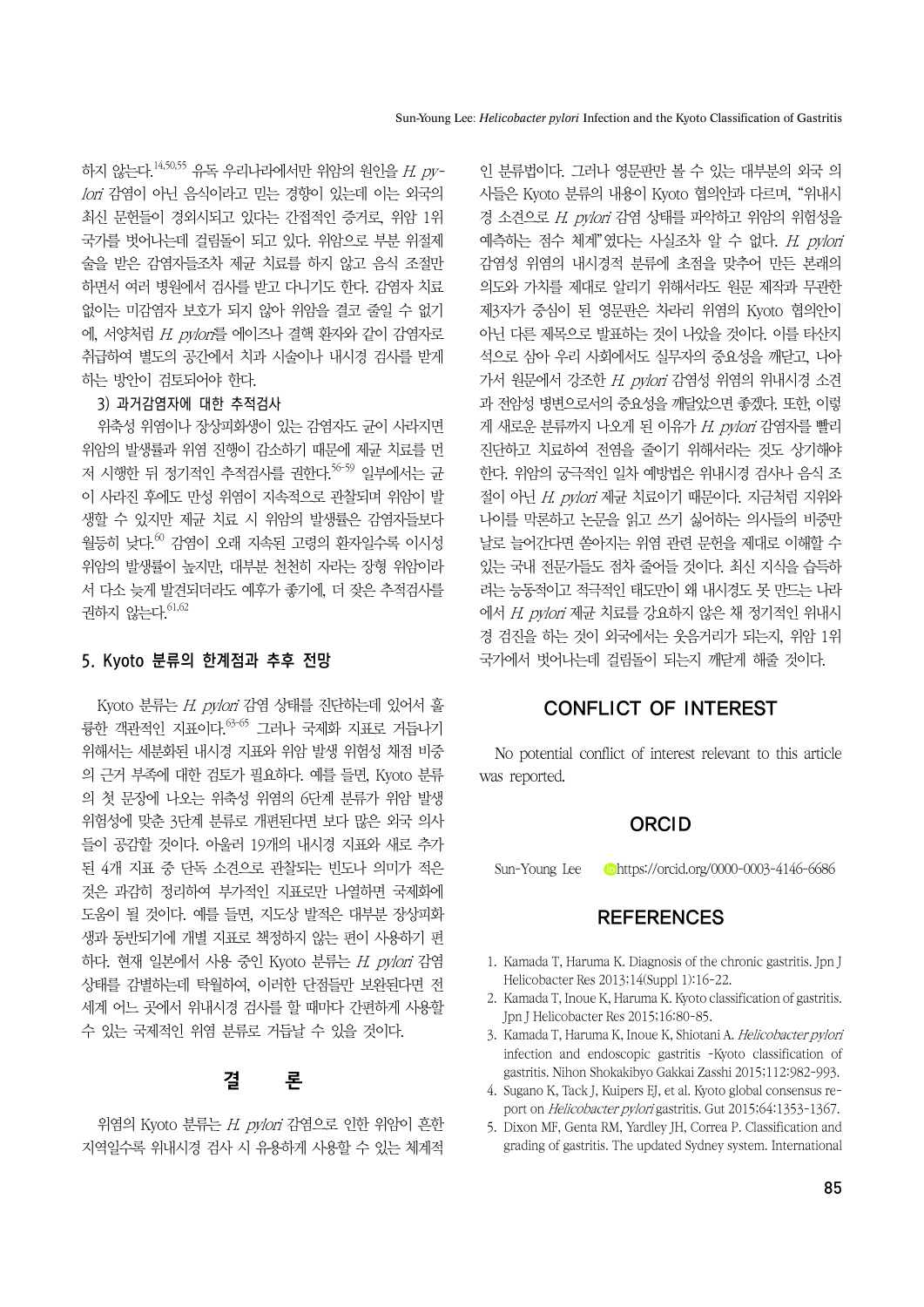#### Korean J *Helicobacter* Up Gastrointest Res: Vol 19, No 2, June 2019

workshop on the histopathology of gastritis, Houston 1994. Am J Surg Pathol 1996;20:1161-1181.

- 6. Haruma K, Kato M, Inoue K, Murakami K, Kamada T. Kyoto classification of gastritis. Tokyo: Nihon Medical Center, 2017.
- 7. Tsai YC, Hsiao WH, Yang HB, et al. The corpus-predominant gastritis index may serve as an early marker of Helicobacter pylori-infected patients at risk of gastric cancer. Aliment Pharmacol Ther 2013;37:969-978.
- 8. Kim Y, Yokoyama S, Watari J, et al. Endoscopic and clinical features of gastric ulcers in Japanese patients with or without Helicobacter pylori infection who were using NSAIDs or low-dose aspirin. J Gastroenterol 2012;47:904-911.
- 9. Hongo M, Fujimoto K; Gastric Polyps Study Group. Incidence and risk factor of fundic gland polyp and hyperplastic polyp in long-term proton pump inhibitor therapy: a prospective study in Japan. J Gastroenterol 2010;45:618-624.
- 10. Takahari K, Haruma K, Ohtani H, et al. Proton pump inhibitor induction of gastric cobblestone-like lesions in the stomach. Intern Med 2017;56:2699-2703.
- 11. Abe T, Kodama M, Murakami K, et al. Impact of *Helicobacter py*lori CagA diversity on gastric mucosal damage: an immunohistochemical study of East-Asian-type CagA. J Gastroenterol Hepatol 2011;26:688-693.
- 12. Choi KD, Kim N, Lee DH, et al. Analysis of the 3' variable region of the cagA gene of Helicobacter pylori isolated in Koreans. Dig Dis Sci 2007;52:960-966.
- 13. Matsuhisa T. Asian *Helicobacter pylori* infection and gastritis. Jpn J Helicobacter Res 2013;14:85-94.
- 14. Matsuo T, Ito M, Takata S, Tanaka S, Yoshihara M, Chayama K. Low prevalence of Helicobacter pylori-negative gastric cancer among Japanese. Helicobacter 2011;16:415-419.
- 15. Egi Y, Kim S, Ito M, et al. Helicobacter pylori infection is the major risk factor for gastric inflammation in the cardia. Dig Dis Sci 2006;51:1582-1588.
- 16. Kamada T, Sugiu K, Hata J, et al. Evaluation of endoscopic and histological findings in Helicobacter pylori-positive Japanese young adults. J Gastroenterol Hepatol 2006;21(1 Pt 2):258-261.
- 17. Kato T, Yagi N, Kamada T, et al. Diagnosis of *Helicobacter pylori* infection in gastric mucosa by endoscopic features: a multicenter prospective study. Dig Endosc 2013;25:508-518.
- 18. Watanabe M, Kato J, Inoue I, et al. Development of gastric cancer in nonatrophic stomach with highly active inflammation identified by serum levels of pepsinogen and Helicobacter pylori antibody together with endoscopic rugal hyperplastic gastritis. Int J Cancer 2012;131:2632-2642.
- 19. Nishibayashi H, Kanayama S, Kiyohara T, et al. Helicobacter pylori-induced enlarged-fold gastritis is associated with increased mutagenicity of gastric juice, increased oxidative DNA damage, and an increased risk of gastric carcinoma. J Gastroenterol Hepatol 2003;18:1384-1391.
- 20. Kato M, Terao S, Adachi K, et al. Changes in endoscopic findings of gastritis after cure of H. pylori infection: multicenter prospective trial. Dig Endosc 2013;25:264-273.
- 21. Shichijo S, Hirata Y, Niikura R, Hayakawa Y, Yamada A, Koike K.

Association between gastric cancer and the Kyoto classification of gastritis. J Gastroenterol Hepatol 2017;32:1581-1586.

- 22. Shiotani A, Kamada T, Kumamoto M, et al. Nodular gastritis in Japanese young adults: endoscopic and histological observations. J Gastroenterol 2007;42:610-615.
- 23. Kamada T, Shiotani A, Haruma K. Nodular gastritis and gastric cancer in young adult. Nihon Rinsho 2012;70:1807-1811.
- 24. Miyamoto M, Haruma K, Yoshihara M, et al. Nodular gastritis in adults is caused by Helicobacter pylori infection. Dig Dis Sci 2003;48:968-975.
- 25. Kamada T, Tanaka A, Yamanaka Y, et al. Nodular gastritis with Helicobacter pylori infection is strongly associated with diffusetype gastric cancer in young patients. Dig Endosc 2007;19: 180-184.
- 26. Fukuta N, Ida K, Kato T, et al. Endoscopic diagnosis of gastric intestinal metaplasia: a prospective multicenter study. Dig Endosc 2013;25:526-534.
- 27. Rugge M, Correa P, Di Mario F, et al. OLGA staging for gastritis: a tutorial. Dig Liver Dis 2008;40:650-658.
- 28. Capelle LG, de Vries AC, Haringsma J, et al. The staging of gastritis with the OLGA system by using intestinal metaplasia as an accurate alternative for atrophic gastritis. Gastrointest Endosc 2010;71:1150-1158.
- 29. Kim JH, Lee SY, Lee SP, et al. The histologic detection of Helicobacter pylori in seropositive subjects is affected by pathology and secretory ability of the stomach. Helicobacter 2018;23:e12480.
- 30. Kimura K, Takemoto T. An endoscopic recognition of the atrophic border and its significance in chronic gastritis. Endoscopy 1969;1:87-97.
- 31. Okamura T, Iwaya Y, Kitahara K, Suga T, Tanaka E. Accuracy of endoscopic diagnosis for mild atrophic gastritis infected with Helicobacter pylori. Clin Endosc 2018;51:362-367.
- 32. Sugimoto M, Ban H, Ichikawa H, et al. Efficacy of the Kyoto classification of gastritis in identifying patients at high risk for gastric cancer. Intern Med 2017:56:579-586.
- 33. Nakajima S, Kato M. Follow-up after the sanitization of the Helicobacter pylori infection in chronic gastritis. Jap J Helicobacter Res 2013;14(Suppl 1):39-45.
- 34. Lee JH, Choi KD, Jung HY, et al. Seroprevalence of Helicobacter pylori in Korea: a multicenter, nationwide study conducted in 2015 and 2016. Helicobacter 2018;23:e12463.
- 35. Lee SP, Lee SY, Kim JH, et al. Correlation between Helicobacter pylori infection, IgE hypersensitivity, and allergic disease in Korean adults. Helicobacter 2015;20:49-55.
- 36. Graham DY, Alpert LC, Smith JL, Yoshimura HH. Iatrogenic Campylobacter pylori infection is a cause of epidemic achlorhydria. Am J Gastroenterol 1988;83:974-980.
- 37. Sugiyama T, Naka H, Yachi A, Asaka M. Direct evidence by DNA fingerprinting that endoscopic cross-infection of Helicobacter pylori is a cause of postendoscopic acute gastritis. J Clin Microbiol 2000;38:2381-2382.
- 38. Bai H, Li Q, Liu X, Li Y. Characteristics and interactions of Helicobacter pylori and H. pylori-infected human gastro-